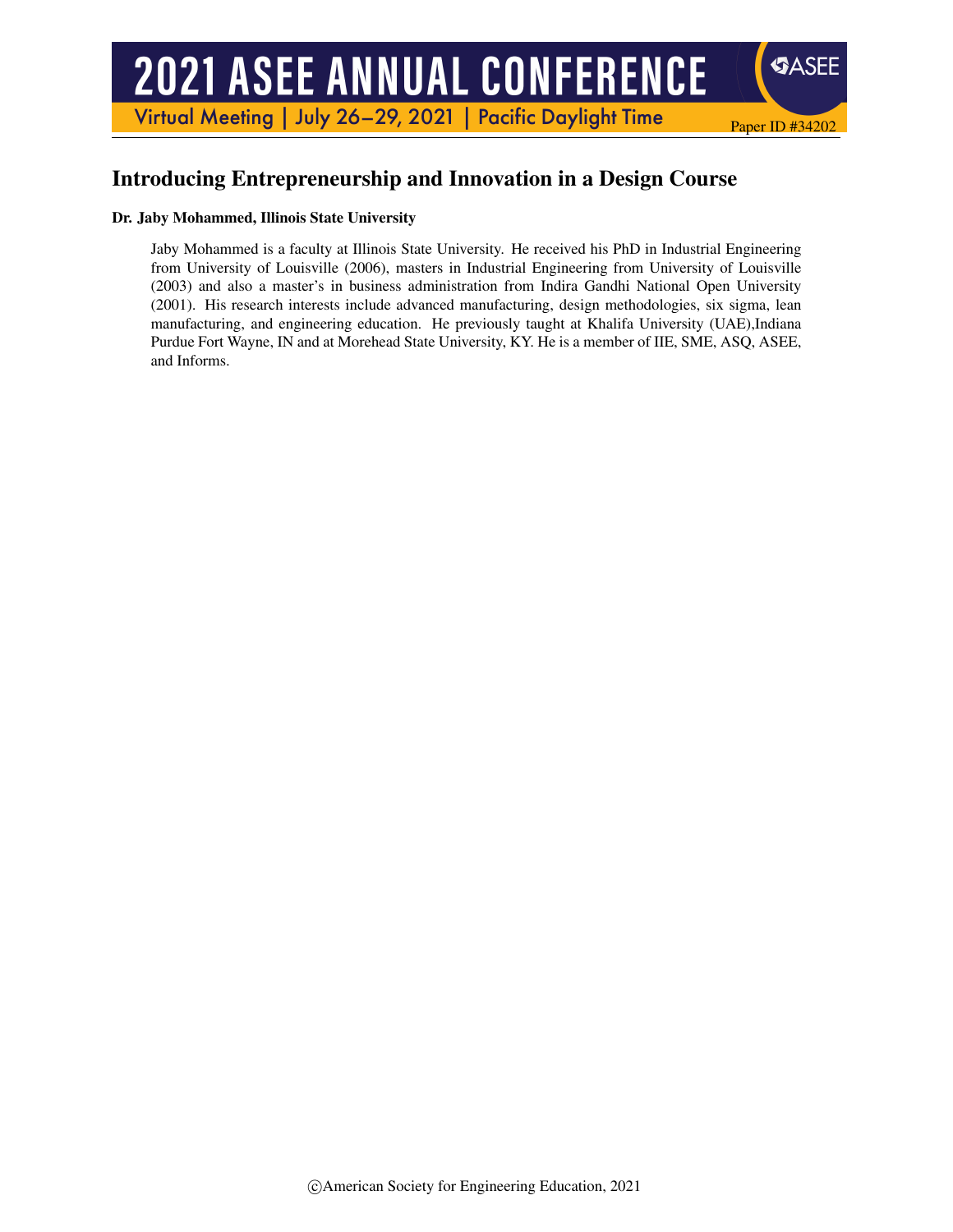## **INTRODUCING ENTREPRENEURSHIP AND INNOVATION IN A DESIGN COURSE**

#### **Abstract**

Engineers and technologists have a crucial role to play in today's world. Future directions are based on the decisions and actions that we make today. System thinking, problem finding, visualizing, improving, creative problem solving, and adaptability are the six types of cognitive abilities that engineering/technology students need to develop, as identified by the Royal Academy of Engineering. Employers are seeking engineers who are capable of solving problems by creating products from the concept to the market in a short period. It has now become essential for engineers to have an understanding of Innovation and Entrepreneurship. Innovation and Entrepreneurship are two closely related words that go hand in hand in this era. Innovation is about applying creativity to different engineering/technology problems. Coming up with unique solutions and entrepreneurship is about applying the same to bring ideas to life by making it feasible to work. It's also about making the business work.

To summarize, all entrepreneurs are innovative and but not all innovative products had been feasible. In today's world, engineers need to come with a product or a competitive service in the industry in terms of product performance and also perform equally well in the business perspective. In this paper, the authors introduce "Innovation and entrepreneurship" to an existing design course and equip the next generation engineers/technologists with an innovative and entrepreneurial mindset and related core skills.

#### **Keywords**

Entrepreneurship, Innovation, Engineering design

#### **Introduction**

In today's world, Innovation primarily dictates living standards. Innovation drives entrepreneurship, and entrepreneurship drives new jobs, creates wealth, and finally improves the economy to grow. In short, it's a cascading effect for a nation to be healthy, and it all starts with Innovation.

Most corporate leaders acknowledge that the key to business growth is Innovation, but they are most often challenged on leading and managing the same. They are often hurdled on building an innovation mindset, and usually, it is outsourced activity into the market research and development department in any corporation. Failure to deliver Innovation hurts the business and one's career aspirations within the organization that they work for the potential to improve a product and improve a process. Diversity in thinking and changing a mindset is the foundation for building an innovative mindset. Entrepreneurship is the next level of Innovation when an innovator tries to combine all the resources to come out with a product or process to solve a problem cost-effectively.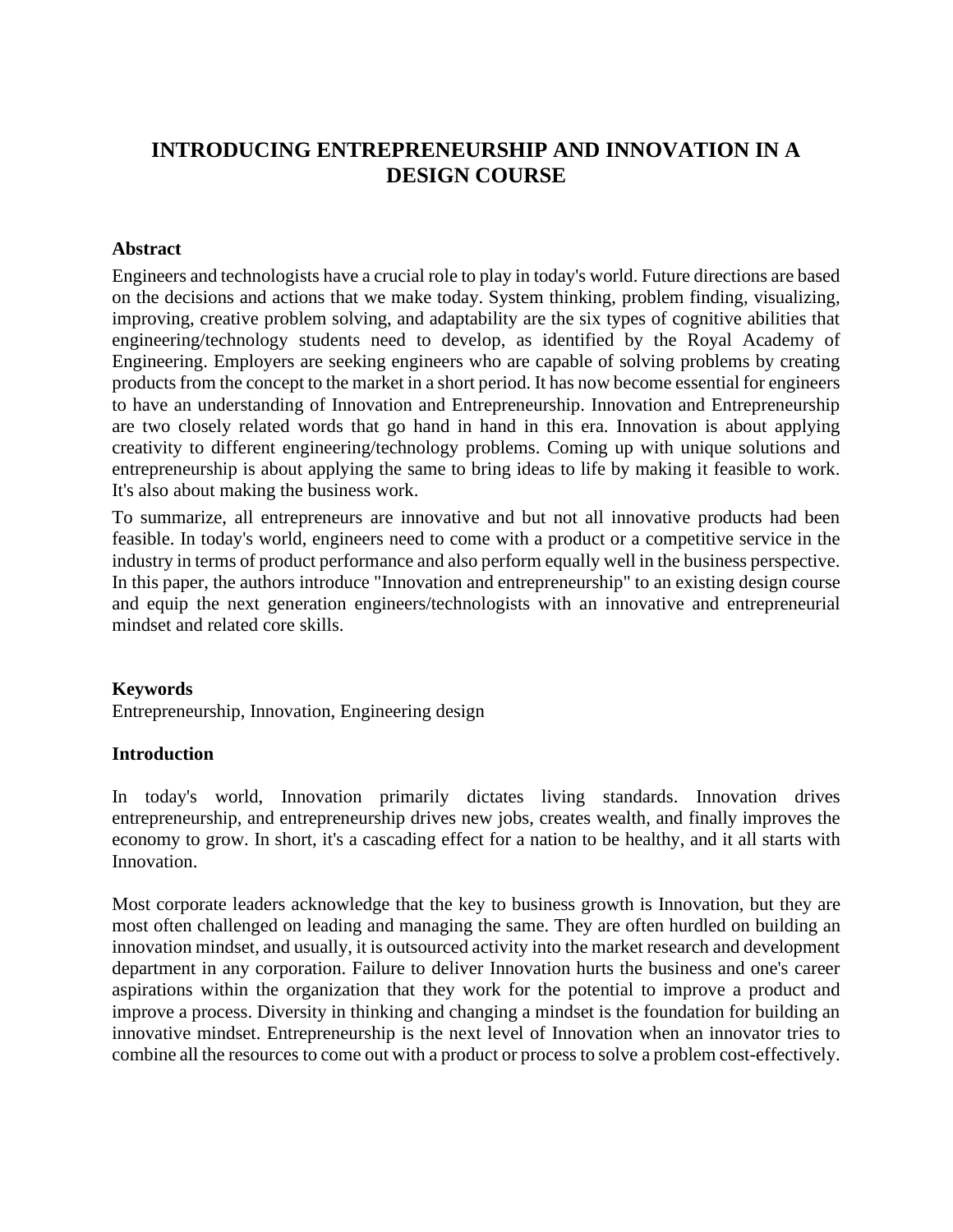The global economy and job scenario trends have shown that the students should have the skills required for the jobs that have not yet been generated. This means that the students should possess a wide range of skills that would meet future requirements, which energizes the interest in Innovation and entrepreneurship programs in engineering and technology programs. There are also many reasons to study entrepreneurship in undergraduate and graduate programs. They are making predictions, visions, and directions with Innovation and producing products and services from the developed technologies. Innovative products are the driving changes, and finally, it's a mechanism to improve the spatial and temporal inefficiency in the economy (Shane, Venkataraman, 2000; Arrow, 1962; Kersner et al.,1997). The course also targets on improving designs based on design review meeting and enhancing multiple thinking within the engineering design process (Pasha Zaidi et al., 2015; Mohammed et al., 2016). Undergraduate curriculums still lack the value of Innovation and entrepreneurship in the curriculum, as the research suggests (Duval-Couetil, Reed-Rhoads, & Haghighi, 2012; Shartrand et al., 2010).

## **Curricula in Engineering and Engineering Technology programs**

Accreditation Board for Engineering and Technology (ABET, ABET-ETAC) and Association of Technology, Management and Applied Engineering (ATMAE) are two leading non-government organizations that set standards for academic program accreditation and personal certification and professional development in the field of engineering and engineering technology. Both the organization haven't explicitly included entrepreneurship and Innovation in their program outcomes, but one can read between the lines that both the concepts are indeed there within the definition of the programs.

### **Exhibit 1: ABET ETAC program education objectives**

*Source: [www.abet.org](http://www.abet.org/)*

| 1              | an ability to identify, formulate, and solve complex engineering problems by applying<br>principles of engineering, science, and mathematics                                                                                                     |
|----------------|--------------------------------------------------------------------------------------------------------------------------------------------------------------------------------------------------------------------------------------------------|
| $\overline{2}$ | an ability to apply engineering design to produce solutions that meet specified needs<br>with consideration of public health, safety, and welfare, as well as global, cultural,<br>social, environmental, and economic factors                   |
| 3              | an ability to communicate effectively with a range of audiences                                                                                                                                                                                  |
| $\overline{4}$ | an ability to recognize ethical and professional responsibilities in engineering<br>situations and make informed judgments, which must consider the impact of<br>engineering solutions in global, economic, environmental, and societal contexts |
| 5              | an ability to function effectively on a team whose members together provide<br>leadership, create a collaborative and inclusive environment, establish goals, plan<br>tasks, and meet objectives                                                 |
| 6              | an ability to develop and conduct appropriate experimentation, analyze and interpret<br>data, and use engineering judgment to draw conclusions                                                                                                   |
| $\overline{7}$ | an ability to acquire and apply new knowledge as needed, using appropriate learning<br>strategies.                                                                                                                                               |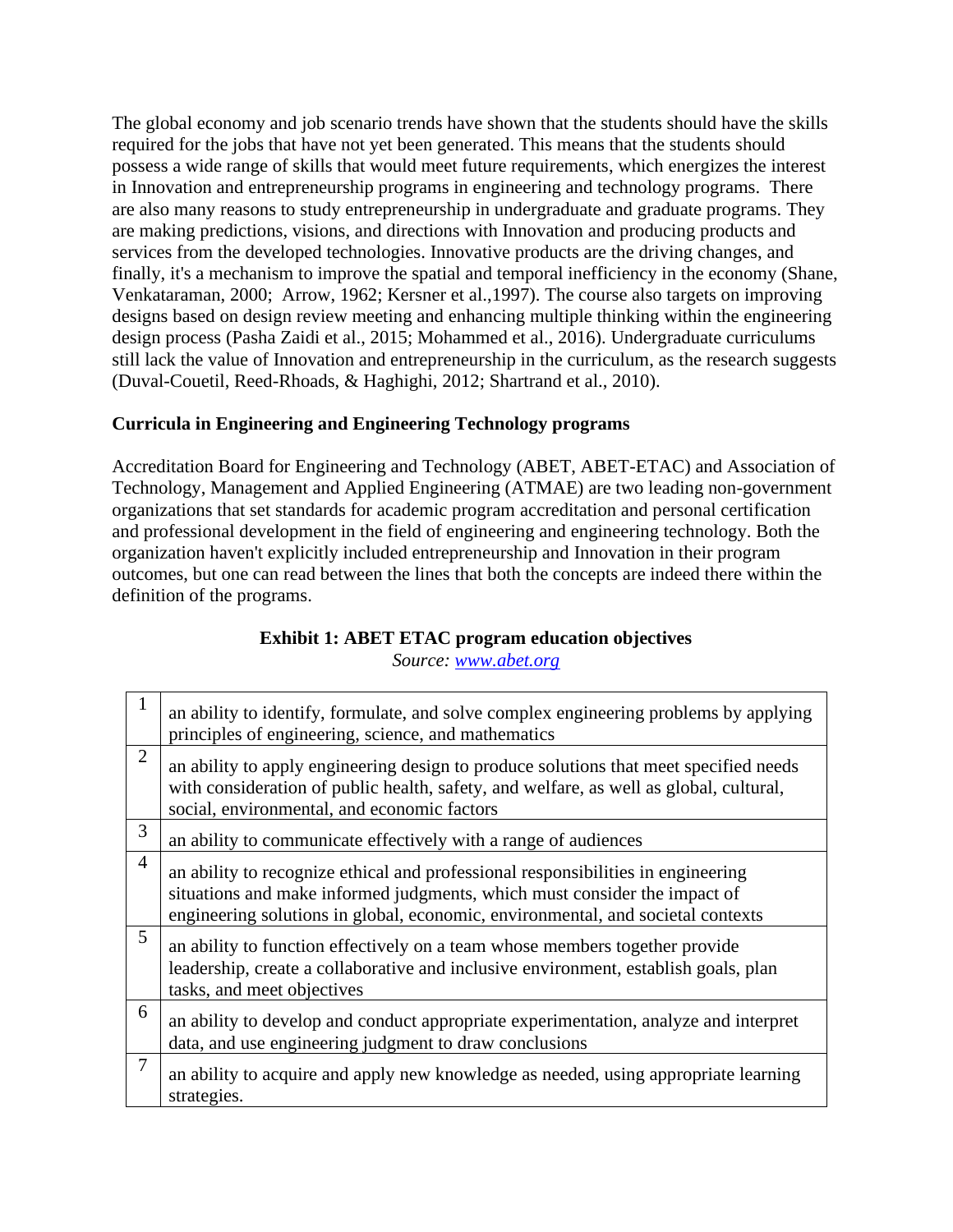#### **Exhibit 2: 4 pillars of manufacturing knowledge**

*Source: www.sme.org*



#### **FOUR PILLARS OF MANUFACTURING KNOWLEDGE**

Unemployment is one of the significant economic issues around the world. Fresh university graduates struggle to find jobs that align with their academic backgrounds and qualifications (Brown). Entrepreneurship is one of the main drivers for economic growth, as many studies have shown [7]. Many universities have included entrepreneurship courses to increase entrepreneurship awareness and encourage students to be self-employed instead of only pursuing jobs [8]. The goal is to provide students with tools and skills to be job creators rather than job seekers [9]. All the programs (whether engineering or engineering technology) should document the program's educational objectives. Exhibit 1 shows the ABET's ETAC program objective. ATMAE's educational objectives are mapped to the four pillars of manufacturing knowledge developed by the society of manufacturing engineering (SME) as shown in Exhibit 2. ATMAE Accreditation has formally adopted this concept as a model quality improvement tool and encourages manufacturing programs to utilize components that apply to their programs. The Pillars apply to both technical manufacturing and manufacturing management curricula. A typical entrepreneurship and innovation curriculum consists of three components. The three components are designed to design thinking, entrepreneurship, and leadership. The various topics within each component are shown in Exhibit 3.

If one looks at typical components of an innovation and entrepreneurship curriculum, one could see that it could be easily blended into ABET's and ATMAE's (SME) educational objectives.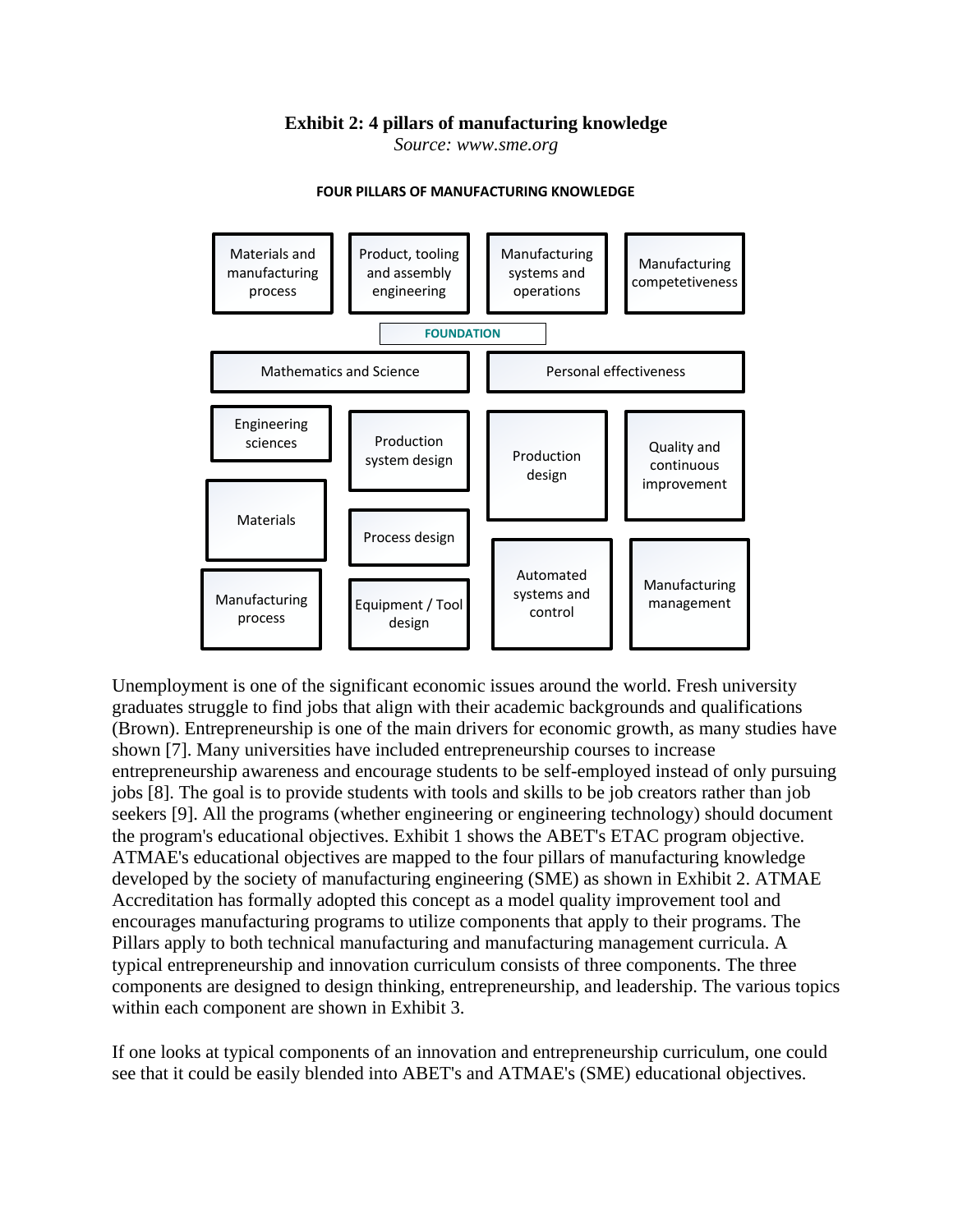ABET's ETAC 1-7 criteria and SME's design components of the process, product, and production design could be well blended into an innovation and entrepreneurship curriculum.



**Exhibit 3: Components of Innovation and Entrepreneurship**

In this paper, authors would like to introduce "Innovation and entrepreneurship" to an existing design course and equip the next generation engineers/technologists with an innovative and entrepreneurial mindset and related core skills. The course that is used to introduce Innovation and entrepreneurship is Constraint-based solid modeling and production drawing (TEC 216), This is a course that is built on prior student knowledge and skills in the study of technical drawing and solid modeling. Students will be using product life cycle management software developed by Siemens (NX) to create intermediate-level solid models, assemblies.

#### **Product Innovation**

Innovation can be broadly classified into three types, as shown in exhibit 4. They are product innovation, process innovation, and business model innovation. Within these three types, the scale of Innovation could also vary.





Some of the innovations may be a new cutting-edge product/process/business model, and it might be a small change in how things are done. The introduction of the iPhone or Facebook could be considered a breakthrough product, and the different versions that have come every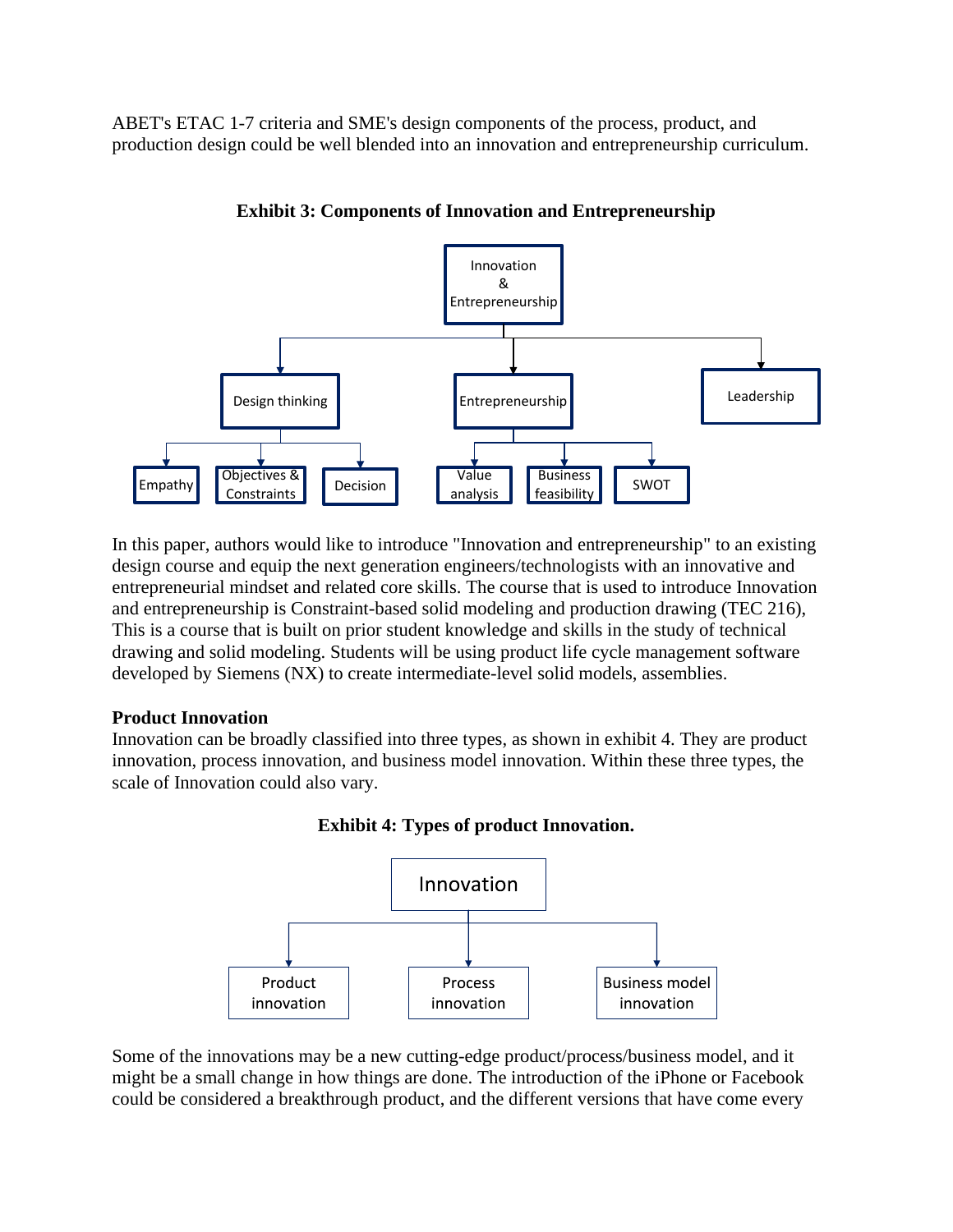year could be considered as incremental Innovation. Breakthrough innovation is rare and incremental innovations are much more common.

Exhibit 4 shows the different ways one can innovate. Any of these types of Innovation can either be a breakthrough innovation or could be incremental Innovation. For TEC 216 class, the type of Innovation that is introduced is the product innovation that would be incremental. This course is not a comprehensive introduction to Innovation and entrepreneurship, but a valuable starting point based on some of the most popular material.

#### **Program outcomes and student objectives from TEC 216**

The two program outcomes that are generated from the TEC 216 course are as follows.

- Utilize 2-D and 3-D computer-aided design systems to create designs and models for products, machines, jigs, fixtures, and other mechanical devices used in manufacturing environments.
- Read, interpret, and verify manufacturing documentation such as part prints, plans & specifications, technical models, schematics and diagrams, production plans, tooling plans, quality plans, and safety plans.

The student objectives from TEC 216 course are as follows.

- 1. Communicate using fundamental concepts, terms, tools, and practices of technical drawing.
- 2. Understand the central role of CAD in the manufacturing process.
- 3. Use industry-approved constraint-based techniques in solid model creation.
- 4. Apply top-down and bottom-up approaches in assembly modeling.
- 5. Prepare and edit models for use in other CAD systems or other design or manufacturing applications.
- 6. Apply design knowledge and skills in the production of a variety of intermediate-level detail and assembly drawings.
- 7. Analyze the mass properties of, and perform necessary interference checks and stress analysis on CAD parts and assemblies.
- 8. Interpret industry-accepted dimension and tolerance callouts on blueprints.
- 9. Work in small groups to analyze, plan, model, and present an intricate product design.

The course grade is split between assignments (30%), exams (30%), and a final project with a presentation (40%). If one looks a the program objectives and the associated student objectives, it's quite evident that the topics of entrepreneurship and Innovation (E&I) don't touch. Entrepreneurship and Innovation are introduced as a part of the final team project that the students have to do. The project is introduced as a project management case study, splitting the project into four stages as shown in Exhibit 5.

The first stage and the fourth stage of the project is more focused on the entrepreneurship and innovation part. The second and third stage of the project mostly focuses on the product's design (engineering side). The project is on reverse engineering; the student teams identify a product and then modify a product or a design change on the existing product. The strategic plan aligned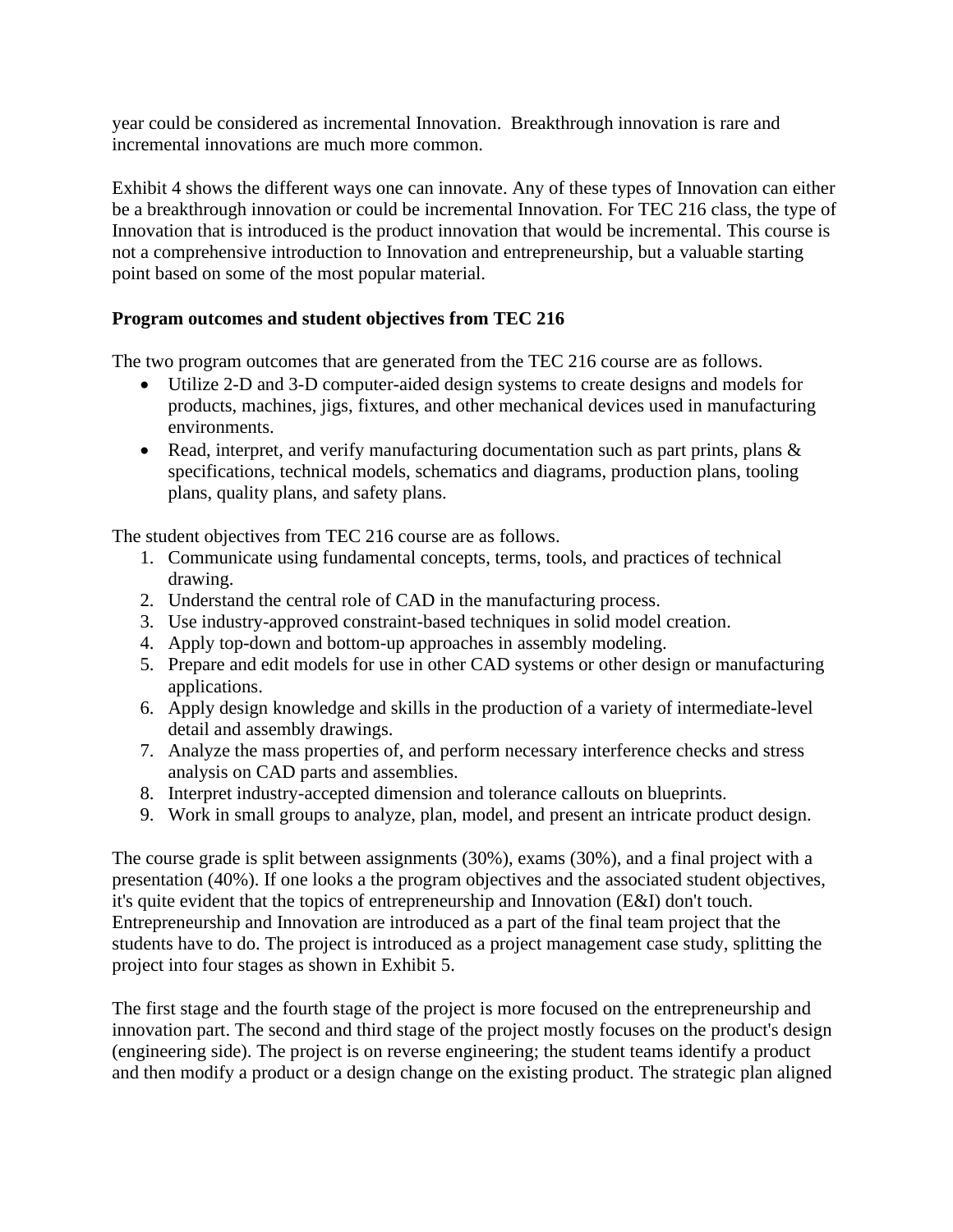with entrepreneurship and Innovation includes the following: creativity, a novel application of fundamental engineering science, and interdisciplinary activities.





The product innovation of the identified product would be based on any of the following questions (not limited to)

- How can we reach our customers more effectively?
- How do we make our service more affordable for a larger customer segment? o It could be based on material selection / structural change etc.
- Is our product easy to use? If not, how can the product be modified to be ergonomic? What issues are clients facing with delivery?

During the first stage, it is pretty much on understanding and finding the sources of Innovation and strategy as simple rules. Engineering design plays a role in creating a flawless design that would suit the customers. In these stages, the discussion is also done on how to cultivate successful entrepreneurs' mindset and skills. Students would also be asked to add to the statement, "Entrepreneurship is doing much more than seems imaginable with much less than seems possible." Present the definition of Innovation and discuss why both creativity and implementation are crucial.

 $c$ reativity + implementation = innovation

Creativity is about bringing old ideas to new products, people, and places; creativity is about creating new combinations with existing ideas and importing commonly thought-of things to unique places. Clarify what each term means and what is novel about Innovation related to the engineering design process and the product that they had selected. The focus on the first stage will also be to review types of constraints that appear during Innovation. Students need to understand that constraints, while inevitable, are not always negative. If approached correctly, constraints can propel teams forward in the innovation process rather than stall them. Students in this stage should also be able to differentiate innovative work from routine work and explore when they are appropriate. Communicate to students that Innovation is not something someone should do all the time in every situation, and it requires a different logic than routine work does.

The second and the third stage of the project is very much in the course content, and the final stage is the presentation where the students have to do a value analysis and business feasibility. Then they have to do pitching of the product. One of the essential skills for an entrepreneur is the skill to pitch for the product or to make a case for the product modification idea. Rather than doing a traditional technical presentation, students are required to pitch on the project idea where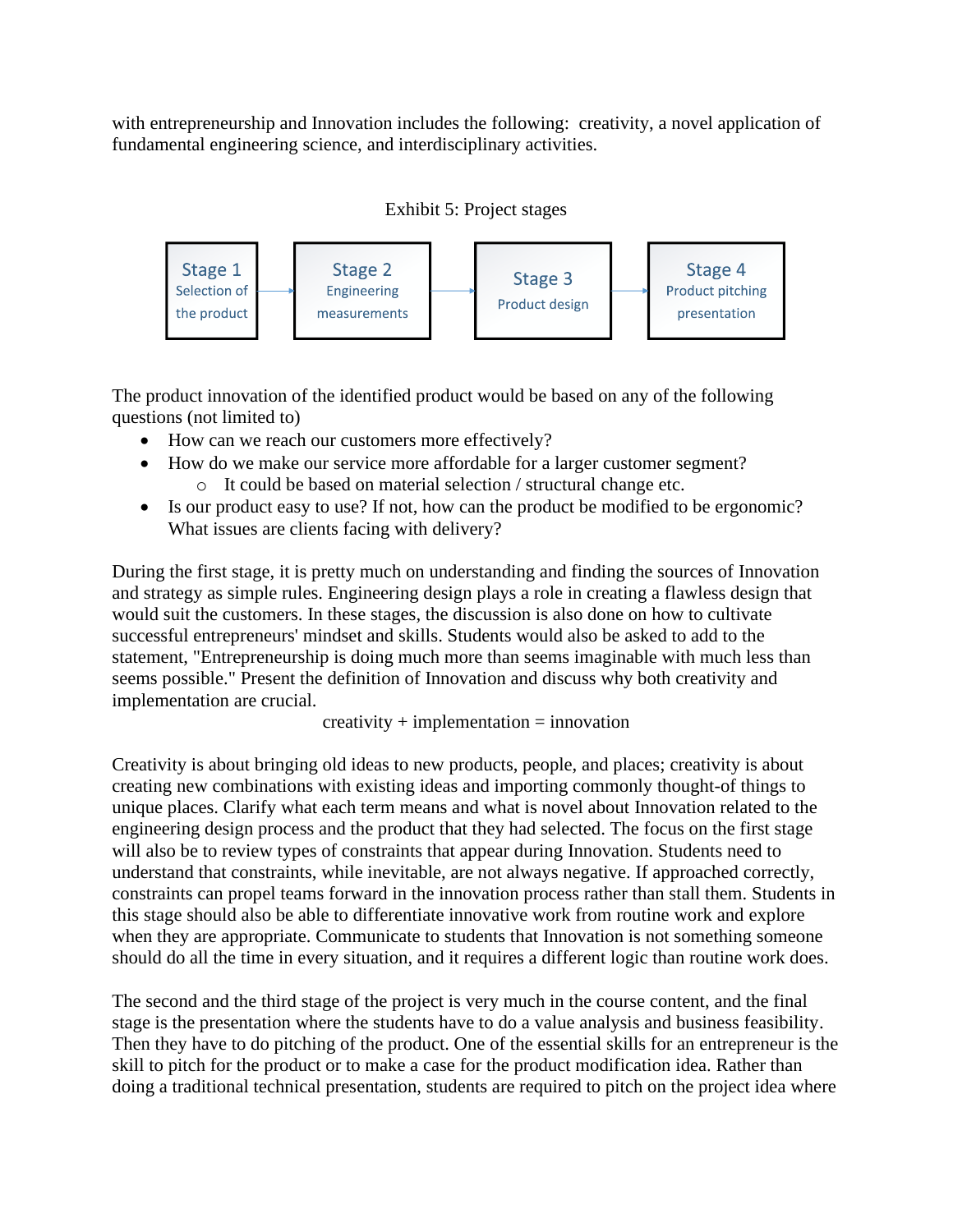they discuss the product, target market based on product innovation, project earning or feasibility analysis, and competition and advantage of the designed product.

#### **Conclusion**

A key hurdle for any established programs is introducing a new course to the existing curriculum unless there is a paradigm shift. Entrepreneurship and Innovation have become a big part of the new ecosystem, and academic institutions are at the center of the ecosystem and critical catalyst for the companies and corporations,

This paper has looked at introducing entrepreneurship and Innovation to an existing course and how they can generate the content that defines the start-up's product and can form a business around that product. The variables which describe this capability are the quality of the business, engineering, and technology schools. By this approach, universities can reduce the gap of introducing the E&I concepts and use their synergies with the engineering technology course contents to create an innovative mindset for students.

#### **References**

- A. D. Farashah, "The process of impact of entrepreneurship education and training on entrepreneurship perception and intention," Education Training, vol. 55, no. 8/9. pp. 868– 885, 2013, doi: 10.1108/et-04-2013-0053.
- D. J. Isenberg, "The big idea: How to start an entrepreneurial revolution," Harvard Business Review, 88(6), 40–50., 2010.
- Duval-Couetil, N., & Dyrenfurth, M. (2012). Teaching students to be innovators: Examining competencies and approaches across disciplines. International Journal of Innovation Science, 4(3), 11.
- I. Kirzner, "Entrepreneurial discovery and the competitive market process: An Austrian approach," J. Econ. Lit., vol. 35, pp. 60–85, 1997.
- J., Mohammed, M.,Hatakka, "Enhancing Multiple Thinking through the Engineering Design Process (Paper ID 17498) for the International Forum, American Society for Engineering Education, New Orleans, LA, USA (June 2016)
- K. Arrow, "Economic welfare and the allocation of resources for invention," 1962.
- L. Lee and P.-K. Wong, "Attitude towards entrepreneurship education and new venture creation," J. Enterprising Culture, vol. 11, no. 04, pp. 339–357, Dec. 2003.
- M. Feldman, J. Francis, and J. Bercovitz, "Creating a Cluster While Building a Firm: Entrepreneurs and the Formation of Industrial Clusters," Regional Studies, vol. 39, no. 1. pp. 129–141, 2005, doi: 10.1080/0034340052000320888.
- P. Brown, "The opportunity trap: Education and employment in a global economy," European Educational Research Journal, 2003.
- N.Pasha-Zaidi, E., Afari, J.Mohammed, S. Cubero, A. Shoukry, and W., El-Sokkary. "Gender Based teams: Perceptions of team satisfaction and effectiveness among engineering students in the United Arab Emirates", International Journal of Engineering Education, 31 (4), 953-966, 2015